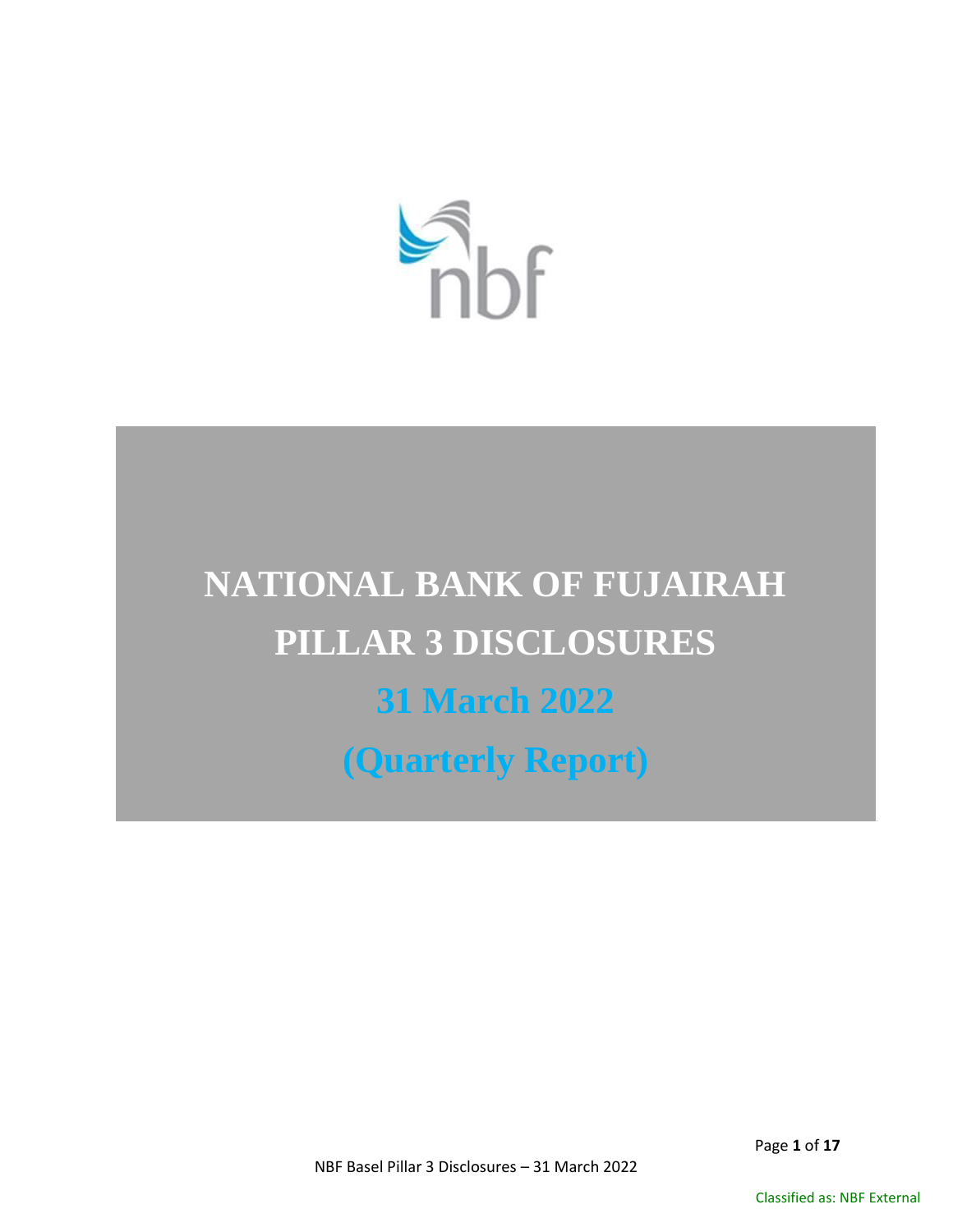# **Contents**

| 1. |                                                                                   |  |
|----|-----------------------------------------------------------------------------------|--|
| 2. |                                                                                   |  |
| 3. |                                                                                   |  |
| 4. |                                                                                   |  |
| 5. | Table LR1: Summary comparison of accounting assets vs leverage ratio exposure  14 |  |
| 6. |                                                                                   |  |
| 7. |                                                                                   |  |
| 8. |                                                                                   |  |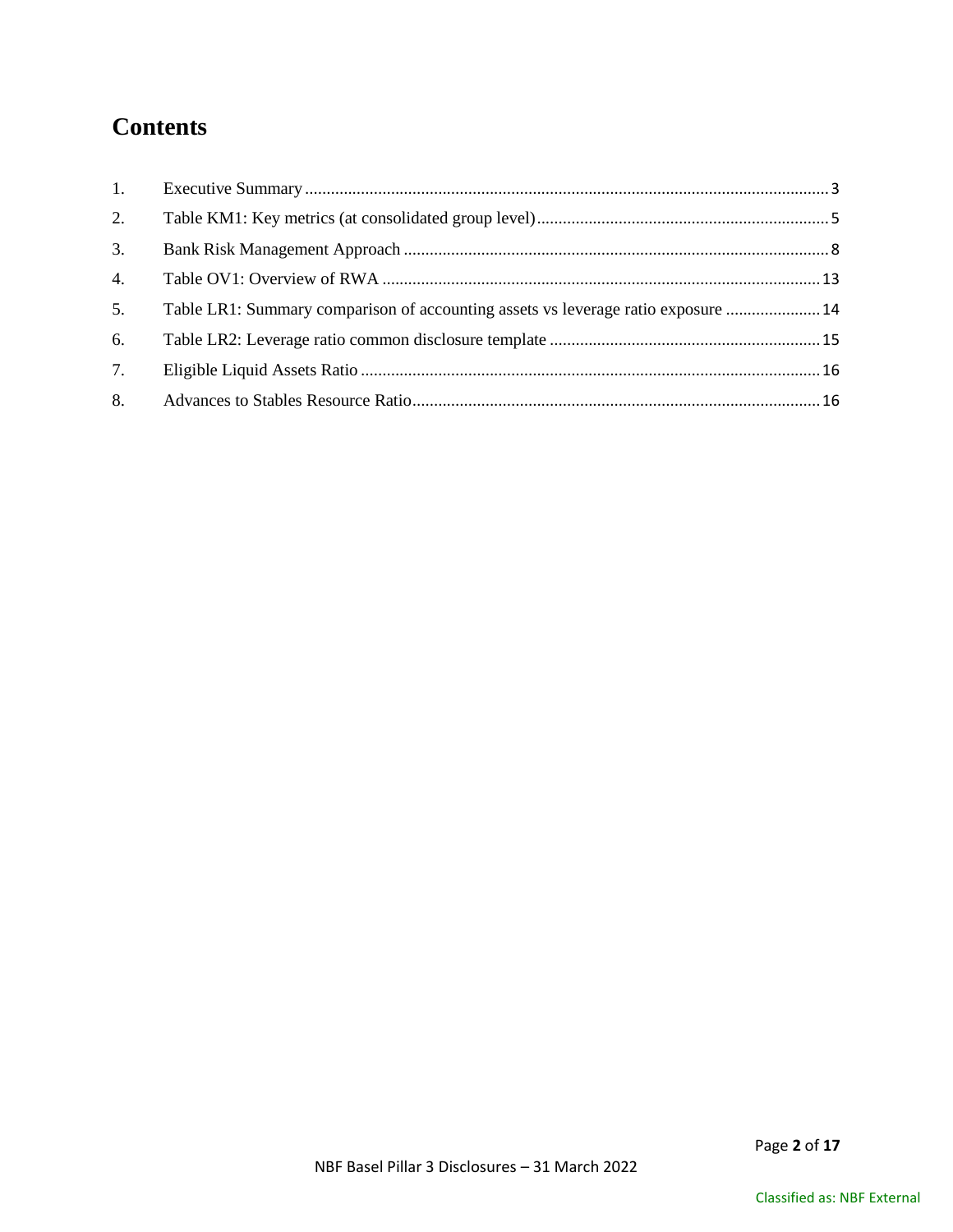# <span id="page-2-0"></span>**1. Executive Summary**

The National Bank of Fujairah's ("NBF" or the "Bank") Basel Pillar 3 disclosures have been prepared in accordance with the guidelines prescribed by the Central Bank of the UAE (CBUAE) and the Formal Disclosure Policy of the Bank. The Bank and its subsidiaries are together referred to as 'the Group' in this document.

The purpose of this report is to inform market participants of the key components, scope and effectiveness of the Bank's risk measurement processes, risk profile and capital adequacy. This is accomplished by providing consistent and understandable disclosures of the Bank's risk profile in a manner that enhances comparability with other financial institutions.

Risk and Capital management are important parts of the Bank's strategy formulation process and are reflected in the Bank's long term objectives. The primary objective of the NBF's risk management strategy is to protect the financial strength of the Bank, ensure its sustainability and safeguard its reputation, whilst recognizing that prudent risk-taking remains an integral part of NBF's business. The NBF risk management strategy applies across all businesses and risk categories and is founded on:

- Transparency, assessment and responsiveness, and
- Management accountability

#### **Capital Management**

Capital Position as at 31st December 2021

| CAPITAL ADEQUACY ASSESSMENT SUMMARY - AED'000 |                                                  |                      |                          |  |  |
|-----------------------------------------------|--------------------------------------------------|----------------------|--------------------------|--|--|
| <b>Particulars</b>                            | <b>Risk Capital</b><br><b>Regulatory Capital</b> |                      | <b>Stressed Scenario</b> |  |  |
|                                               | Pillar I                                         | Pillar I + Pillar II |                          |  |  |
| Risk Weighted Assets (RWA)                    | 30,481,161                                       | 34,641,092           | 43,048,262               |  |  |
| Mandated Capital @ 13%*                       | 3,962,551                                        | 4,503,342            | 5,596,274                |  |  |
| Available Capital                             | 5,825,370                                        | 5,825,370            | 5,825,370                |  |  |
| <b>Capital Adequacy Ratio</b>                 | 19.11%                                           | 16.82%               | 13.53%                   |  |  |
| <b>CBUAE Minimum Requirement</b>              | 13.00%                                           | 13.00%               | 13.00%                   |  |  |
| Surplus / (Shortfall)                         | 6.11%                                            | 3.82%                | 0.53%                    |  |  |

\*Mandated Capital including buffers is 13% of Total RWA.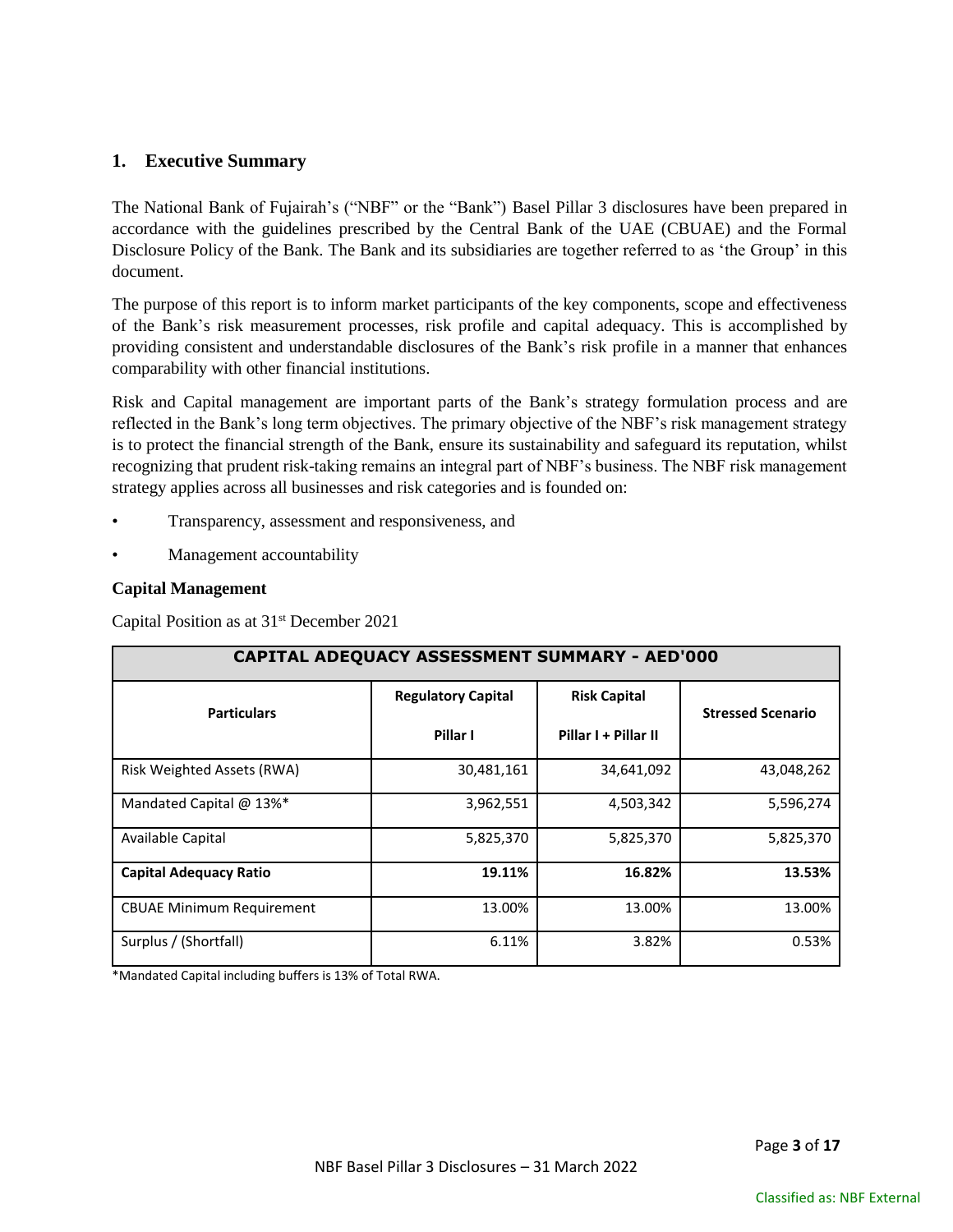| <b>CET-1 CAPITAL ADEQUACY ASSESSMENT SUMMARY - AED'000</b> |                           |                      |                          |  |  |
|------------------------------------------------------------|---------------------------|----------------------|--------------------------|--|--|
| <b>Particulars</b>                                         | <b>Regulatory Capital</b> | <b>Risk Capital</b>  | <b>Stressed Scenario</b> |  |  |
|                                                            | Pillar I                  | Pillar I + Pillar II |                          |  |  |
| <b>Risk Weighted Assets (RWA)</b>                          | 30,481,161                | 34,641,092           | 42,987,743               |  |  |
| Mandated CET1 @ 9.5% (Incl. buffers)                       | 2,895,710                 | 3,290,904            | 4,089,585                |  |  |
| Available Capital                                          | 4,194,954                 | 4,194,954            | 4,194,954                |  |  |
| <b>CET-1 Ratio</b>                                         | 13.76%                    | 12.11%               | 9.74%                    |  |  |
| <b>CBUAE Minimum Requirement</b>                           | 9.50%                     | 9.50%                | 9.50%                    |  |  |
| Surplus / (Shortfall)                                      | 4.26%                     | 2.61%                | 0.24%                    |  |  |

The results of the Pillar 1, ICAAP risk analysis and stress testing indicate that the targets and triggers employed by the Bank to manage capital adequacy are appropriate.

The Management Risk Committee reviews the level of capital resources in relation to the changing risk profile, analyses of stress testing and business and operating expenses of a capital nature each month. If required, the Committee makes appropriate recommendation to the Board Risk Committee and the Board of Directors regarding additional capital requirements.

The recommendations to the Board may include reducing the Bank's risk profile by reducing its risk weighted assets including:

- Sell-down of assets,
- Changing the prevailing mix of the asset book encouraging repayment of assets requiring large risk capital,
- Reviewing the dividend policy,
- Reviewing the capital generation plan if required.

#### **Risk Management**

The Board provides a clear operational structure for NBF to manage risk in a manner that ensures establishment of appropriate controls consistent with the Bank's risk appetite, risk profile and capital strength. These controls, via the Bank's Enterprise-wide Risk Management Framework (ERMF) are understood by and regularly cascaded down by NBF's management to the relevant staff.

NBF's ERMF promotes continuous monitoring and the integrated evaluation of different risk types and their interaction, to assess the enterprise–wide overall risk profile.

NBF examines its risk profile from a regulatory capital and economic capital perspective to ensure that the capital base remains above the minimum regulatory threshold. It is desirable that capital levels are adequate to withstand certain defined stress scenarios and are sufficient to support NBF's strategic objectives and operational goals.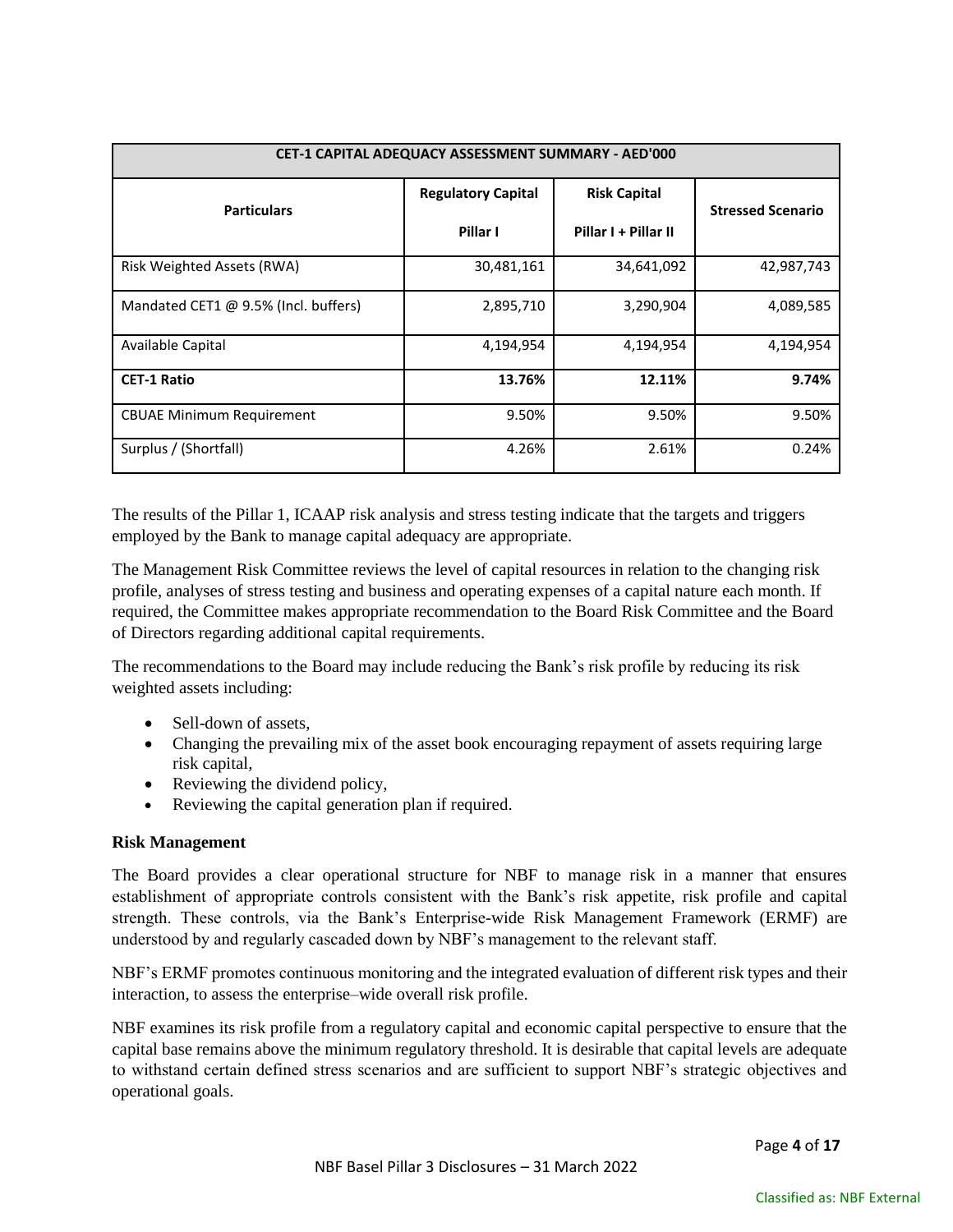This Pillar 3 Report provides details on the Bank's risk profile by risk asset classes, which form the basis for the calculation of the capital requirement. Numbers are stated in AED thousands unless stated otherwise.

# <span id="page-4-0"></span>**2. Table KM1: Key metrics (at consolidated group level)**

|                 |                                                                                                    | Mar'2022                 | Dec'2021   | Sep'2021    | Jun'2021   | Mar'2021     |
|-----------------|----------------------------------------------------------------------------------------------------|--------------------------|------------|-------------|------------|--------------|
|                 |                                                                                                    | $\bf{a}$                 | b          | $\mathbf c$ | d          | $\mathbf{e}$ |
|                 |                                                                                                    | T                        | $T-1$      | $T-2$       | $T-3$      | $T-4$        |
|                 | Available capital (amounts)*                                                                       |                          |            |             |            |              |
| 1               | Common Equity Tier 1 (CET1) (with IFRS9 transitional prov)                                         | 4,320,560                | 4,194,954  | 4,192,189   | 4,458,079  | 4,425,364    |
| 1a              | Fully loaded ECL accounting model                                                                  | 4,219,547                | 4,176,216  | 4,124,599   | 4,094,829  | 4,081,951    |
| $\overline{c}$  | Tier 1 (with IFRS9 transitional prov)                                                              | 5,606,110                | 5,480,504  | 5,477,739   | 5,743,629  | 5,710,914    |
| 2a              | Fully loaded ECL accounting model Tier 1                                                           | 5,505,097                | 5,461,766  | 5,410,149   | 5,380,379  | 5,367,501    |
| 3               | Total capital (with IFRS9 transitional prov)                                                       | 5,969,703                | 5,825,370  | 5,816,527   | 6,095,664  | 6,059,705    |
| 3a              | Fully loaded ECL accounting model total capital                                                    | 5,868,690                | 5,806,632  | 5,748,937   | 5,732,414  | 5,716,292    |
|                 | Risk-weighted assets (amounts)                                                                     |                          |            |             |            |              |
| $\overline{4}$  | Total risk-weighted assets (RWA)                                                                   | 31,976,558               | 30,481,161 | 30,126,223  | 31,172,947 | 30,892,772   |
|                 | Risk-based capital ratios as a percentage of RWA                                                   |                          |            |             |            |              |
| 5               | Common Equity Tier 1 ratio (%)                                                                     | 13.5%                    | 13.8%      | 13.9%       | 14.3%      | 14.3%        |
| 5a              | Fully loaded ECL accounting model CET1 (%)                                                         | 13.2%                    | 13.7%      | 13.7%       | 13.1%      | 13.2%        |
| 6               | Tier 1 ratio $(\%)$                                                                                | 17.5%                    | 18.0%      | 18.2%       | 18.4%      | 18.5%        |
| 6a              | Fully loaded ECL accounting model Tier 1 ratio (%)                                                 | 17.2%                    | 17.9%      | 18.0%       | 17.3%      | 17.4%        |
| $\tau$          | Total capital ratio (%)                                                                            | 18.7%                    | 19.1%      | 19.3%       | 19.6%      | 19.6%        |
| 7a              | Fully loaded ECL accounting model total capital ratio (%)                                          | 18.4%                    | 19.0%      | 19.1%       | 18.4%      | 18.5%        |
|                 | Additional CET1 buffer requirements as a percentage of RWA                                         |                          |            |             |            |              |
| 8               | Capital conservation buffer requirement (2.5% from 2019) (%)                                       | 2.50%                    | 2.50%      | 2.50%       | 2.50%      | 2.50%        |
| 9               | Countercyclical buffer requirement (%)                                                             | 0.01%                    | 0.01%      | 0.03%       | 0.03%      | 0.01%        |
| 10              | Bank D-SIB additional requirements (%)                                                             | $\overline{\phantom{a}}$ |            |             |            |              |
| 11              | Total of bank CET1 specific buffer requirements $(\%)$ (row $8 + \text{row } 9 + \text{row } 10$ ) | 2.51%                    | 2.51%      | 2.53%       | 2.53%      | 2.51%        |
| 12              | CET1 available after meeting the bank's minimum capital requirements (%)                           | 6.5%                     | 6.8%       | 6.9%        | 7.3%       | 7.3%         |
|                 | <b>Leverage Ratio</b>                                                                              |                          |            |             |            |              |
| 13              | Total leverage ratio measure                                                                       | 51,483,578               | 51,747,319 | 50,013,498  | 50,374,027 | 48,523,141   |
| 14              | Leverage ratio $(\%)$ (row $2$ /row 13)                                                            | 10.89%                   | 10.59%     | 10.95%      | 11.40%     | 11.77%       |
| 14a             | Fully loaded ECL accounting model leverage ratio (%) (row 2A/row 13)                               | 10.69%                   | 10.55%     | 10.82%      | 10.68%     | 11.06%       |
|                 | Leverage ratio (%) (excluding the impact of any                                                    |                          |            |             |            |              |
| 14 <sub>b</sub> | applicable temporary exemption of central bank reserves)                                           |                          |            |             |            |              |
|                 | <b>Liquidity Coverage Ratio</b>                                                                    |                          |            |             |            |              |
| 15              | <b>Total HQLA</b>                                                                                  | ÷.                       |            |             |            |              |
| 16              | Total net cash outflow                                                                             | $\sim$                   |            |             |            |              |
| 17              | LCR ratio $(\%)$                                                                                   | $\sim$                   |            |             |            | $\sim$       |
|                 | (continued next page)                                                                              |                          |            |             |            |              |

Page **5** of **17**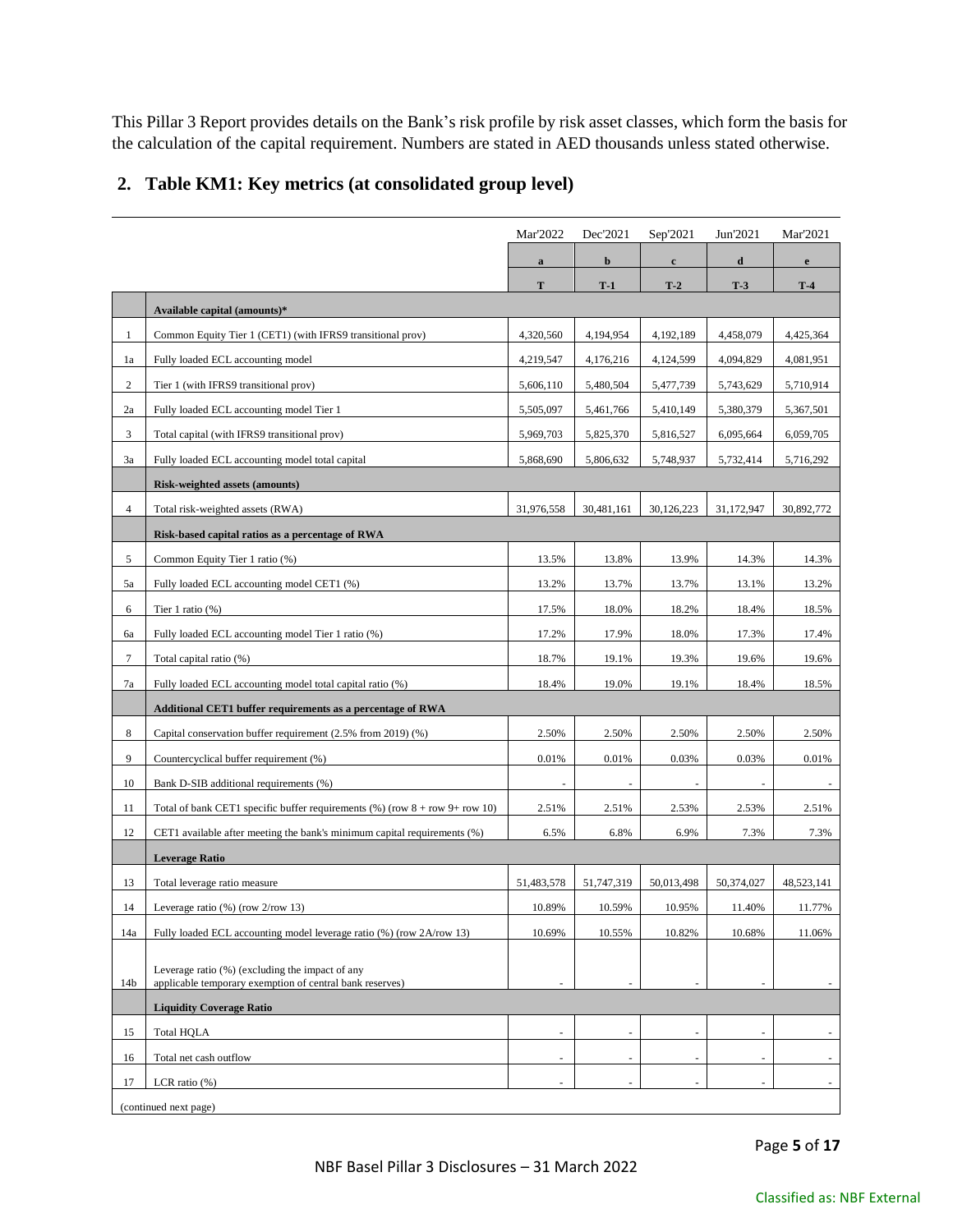|    |                                         | T          | $T-1$      | $T-2$                    | $T-3$                    | $T-4$        |  |
|----|-----------------------------------------|------------|------------|--------------------------|--------------------------|--------------|--|
|    | <b>Net Stable Funding Ratio</b>         |            |            |                          |                          |              |  |
| 18 | Total available stable funding          | ٠          |            | ٠                        | ٠                        | $\sim$       |  |
| 19 | Total required stable funding           | ٠          | $\sim$     | ٠                        | ٠                        | $\sim$       |  |
| 20 | NSFR ratio (%)                          | ٠          | ٠          | $\overline{\phantom{a}}$ | $\overline{\phantom{a}}$ | $\sim$       |  |
|    | <b>ELAR</b>                             |            |            |                          |                          |              |  |
| 21 | <b>Total HQLA</b>                       | 7,034,305  | 9,735,105  | 7,078,650                | 7,918,467                | 6,110,273    |  |
| 22 | <b>Total liabilities</b>                | 36,834,848 | 37,182,548 | 34,909,898               | 35,237,315               | 33, 347, 674 |  |
| 23 | Eligible Liquid Assets Ratio (ELAR) (%) | 19.10%     | 26.18%     | 20.28%                   | 22.47%                   | 18.32%       |  |
|    | <b>ASRR</b>                             |            |            |                          |                          |              |  |
| 24 | Total available stable funding          | 34,567,966 | 34,628,801 | 33,053,286               | 33,627,778               | 31,793,247   |  |
| 25 | <b>Total Advances</b>                   | 28,100,533 | 26,503,401 | 26,332,740               | 26,657,971               | 26,313,554   |  |
| 26 | Advances to Stable Resources Ratio (%)  | 81.29%     | 76.54%     | 79.67%                   | 79.27%                   | 82.76%       |  |

*\* CBUAE Pillar 3 explanatory notes - Fully Loaded means bank's regulatory capital compared with a situation where the transitional arrangement had not been applied.*

The Bank's lead regulator, the Central Bank of the UAE, sets and monitors regulatory capital requirements. The requirements of capital for subsidiaries, NBF Financial Services FZC and NBF Markets (Cayman) Limited, are determined by the Free Zone Authority of Fujairah and Cayman Island Government General Registry respectively.

The Group's objectives and strategy when managing capital are:

- To safeguard the Group's ability to continue as a going concern and to optimise returns for shareholders;
- To maintain adequate level and achieve an optimum structure for the Group's capital commensurate to its strategy, risk profile and relative positioning in the market;
- To comply with regulatory capital requirements set by the Central Bank of the UAE;
- To efficiently allocate capital to various businesses and optimal risk reward;
- $\blacksquare$  To ensure effective internal organisation and processes and to assess and manage material risks on an ongoing basis; and
- To provide for any unforeseen losses.

The Group's capital management is carried out centrally and determines the level of risk-weighted asset growth and the optimal amount and mix of capital required to support planned business growth.

In implementing capital requirements, the bank calculates its capital adequacy ratio in accordance with the 'Capital Adequacy Regulations' issued by the Central Bank of the UAE. The Central Bank of the UAE introduced the implementation of Basel III reporting which the Group has adopted and has also developed and implemented risk management measurement tools and robust practices to become a Basel III Foundation Internal Rating Based Approach (FIRB) compliant bank. The Central Bank of the UAE places considerable emphasis on the Internal Capital Adequacy Assessment Process ("ICAAP") and the Group has aligned its policy framework and ICAAP in compliance with the Central Bank of the UAE requirements.

The Bank and its subsidiaries have complied with all regulatory capital requirements throughout the year.

Page **6** of **17**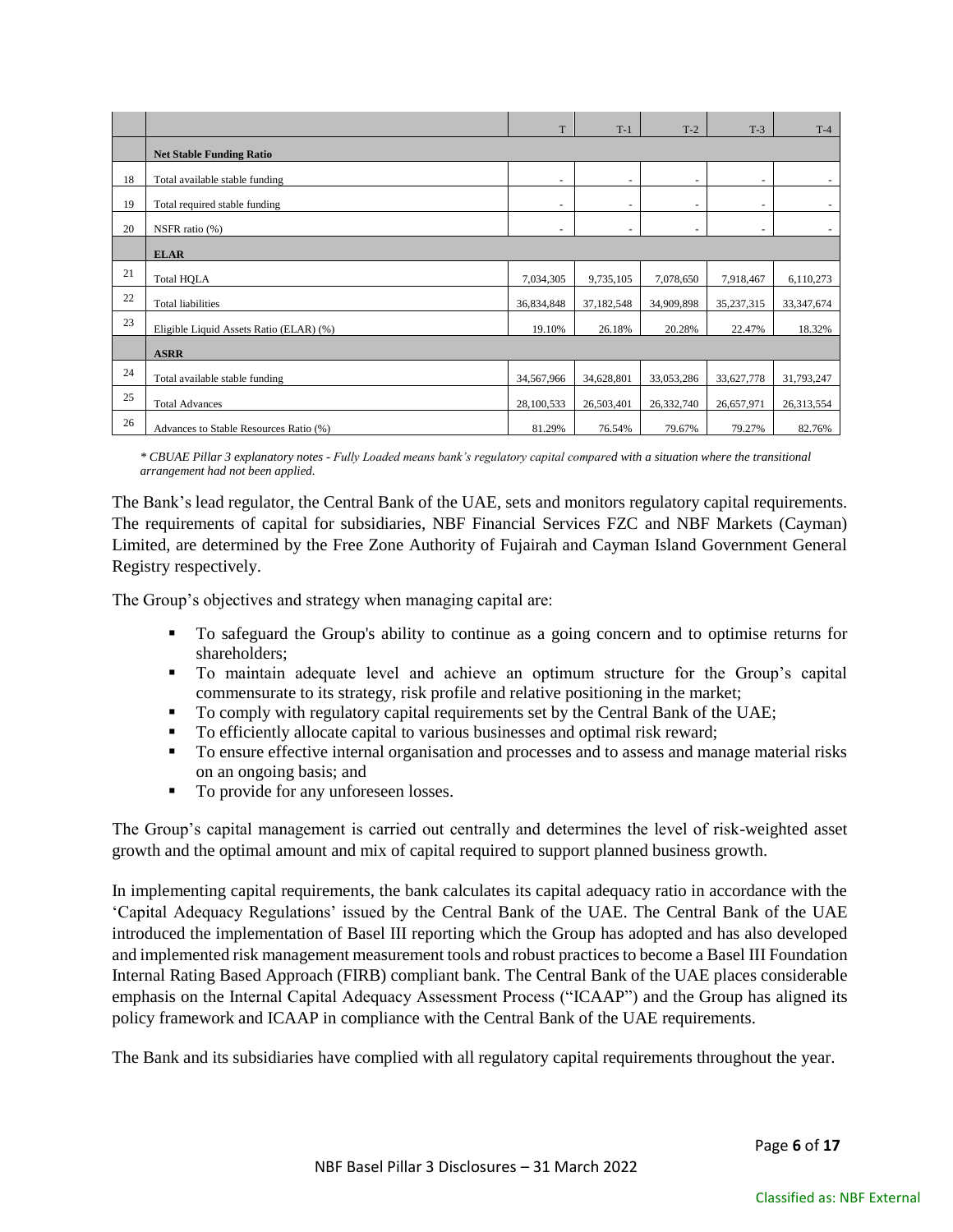#### *Regulatory Capital*

The Bank's risk weighted assets (RWA) are weighted on the basis of relative credit, market, and operational risks. Credit risk includes both on and off-balance sheet risks. In accordance with the Basel III Compliance – Standardized Approach, the Bank is following the standardized measurement approach for credit, market and operational risk, under the existing Pillar 1 of Basel III requirements with the addition of the respective changes pertinent to capital supply.

The quantitative requirements, based on the regulations and guidelines, have been detailed below:

- i. Total regulatory capital (net of regulatory adjustments) at least 10.5% of risk weighted assets (RWAs) – comprises of two tiers:
	- a. Tier 1 capital at least 8.5% of RWA, composed of:
		- Common equity Tier 1 (CET1) at least 7.0% of RWA; and
		- Additional Tier 1 (AT1)

Common equity Tier 1 (CET1) includes ordinary share capital, statutory reserve, special reserve, retained earnings and fair value reserves relating to unrealized gains on investments classified as FVOCI / available-for-sale with a hair-cut of 55%; and Additional Tier 1 (AT1) comprises of Tier 1 capital notes.

#### b. Tier 2 capital

It includes collective impairment provision and sub-ordinated facilities. Collective impairment provision, including Impairment Reserve - General, shall not exceed 1.25% of total credit risk weighted assets.

ii. Banks must maintain a Capital Conservation Buffer (CCB) of 2.5% of RWAs in the form of CET1 capital. CBUAE may also require banks to implement Countercyclical Buffer (CCyB), to protect the banks from periods of excess aggregate credit growth. CCyB must be met by using CET1 capital and the level may vary between 0 - 2.5% of RWAs.

Pursuant to the Central Bank of the UAE standards pertinent to TESS issued during March and April 2020, the Regulator allowed banks to utilize the capital conservation buffer up to a maximum of 60% without supervisory consequences, effective from 15 March 2020 until 30 June 2022.

| <b>Capital element</b>             | <b>Basel III</b> |
|------------------------------------|------------------|
| Minimum common equity tier 1 ratio | $7.0\%$          |
| Minimum tier 1 capital ratio       | $8.5\%$          |
| Minimum capital adequacy ratio     | 10.5%            |
| Capital conservation buffer        | 2.5%             |

*Minimum transitional arrangements as per* Central Bank of the UAE*:*

#### *Capital Stress Testing:*

The Group carried out and submitted to the Central Bank of the UAE stress testing exercise in accordance with the macroeconomic and business scenarios prescribed by the Central Bank of the UAE through its guidelines on '2021 Stress Testing Guidance for Participating Banks' issued in June 2021. The results also included the mitigation plan / management action in response to the impact of the stress scenario on the capital adequacy of the Group.

Page **7** of **17**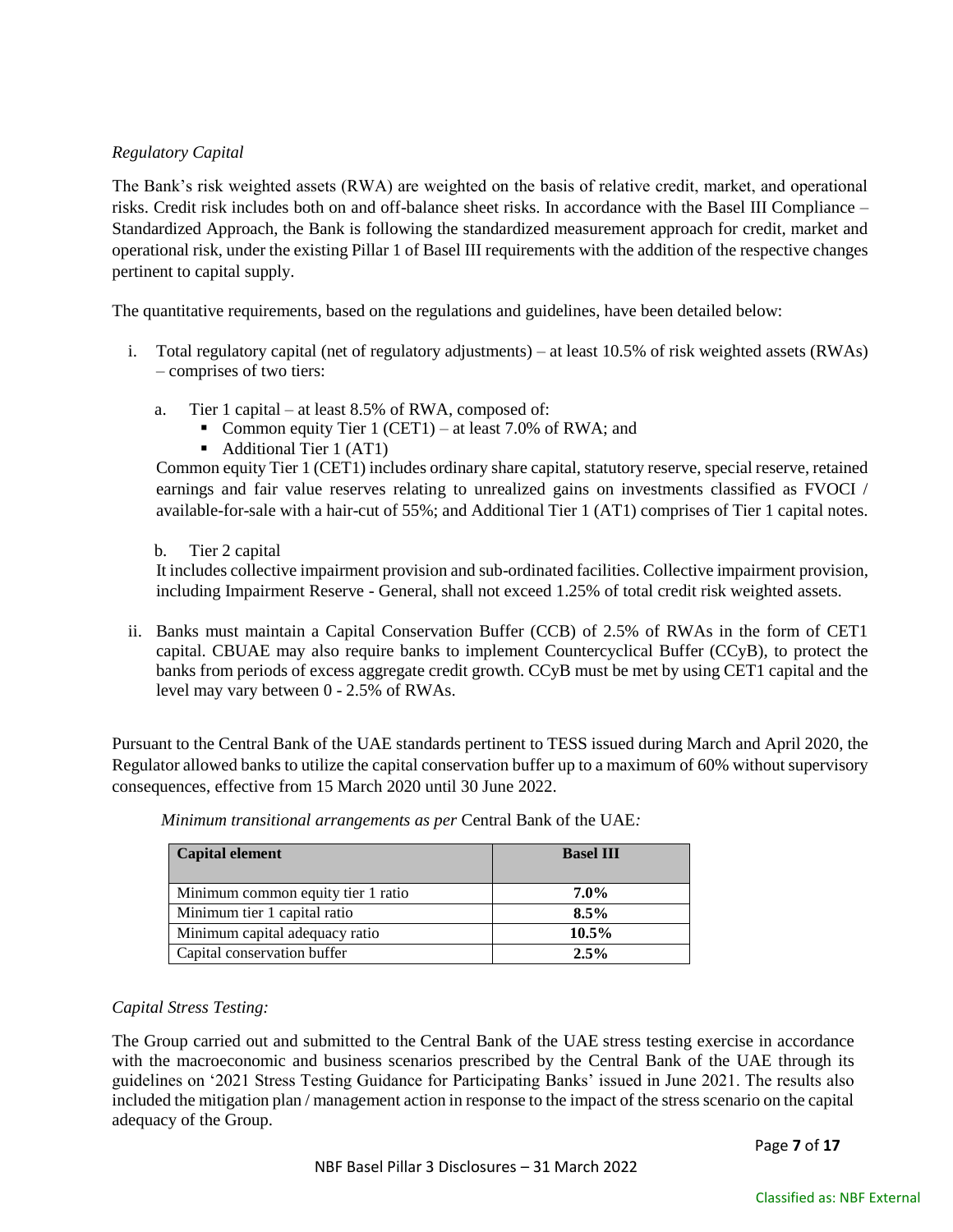The stress testing exercise achieves the following objectives:

- **Provides a forward looking assessment of risk under a stressed scenario;**
- **Impact of various Macroeconomic Variables for UAE markets;**
- Elaborates the methodologies, and the assumptions undertaken in the process;
- **Assisting the Group in shaping its strategy, by gauging the capital impact due to stress scenarios;**
- **Enable the Group to assess extreme risk scenarios, along with contingency plan for such events;** and
- Reporting results to the senior management and the Board of Directors for their review and approval to facilitate contingency planning.

The Group passed the Central Bank of the UAE stress test.

#### *Capital Allocation:*

The Group also assesses internally its capital requirements taking into consideration its growth requirements and business plans, and quantifies its regulatory and risk/economic capital requirements within its integrated ICAAP Framework. Risks such as residual risk, concentration risk, liquidity risk, interest rate risk in banking book (IRRBB), settlement risk, reputational risk, strategic risk, and cyber risk form part of ICAAP quantification.

The Group also calculates Return on Capital (ROC) for credit applications that are priced on a risk-adjusted basis.

# <span id="page-7-0"></span>**3. Bank Risk Management Approach**

The NBF Group recognizes that risk exists in all of our activities and that we need to have a clear and ordered approach to identification, assessment, measurement, reporting and treatment of risks based on a clear statement of Risk Appetite. Our Board of Directors considers the context of our business strategy and internal and external drivers of risk and sets boundaries for acceptable risk taking in our Risk Appetite Statement. Management then seeks to implement the Business Strategy and Operational Plans within those boundaries. To do this effectively, we apply a "Three Lines of Defence" operating model in relation to the management of risk. The key principle of the model is that risk management capability must be embedded within the business to be effective. The role of each line is:

First Line – Businesses own risks and obligations, and the controls and mitigation strategies that help manage them.

Second Line – Functionally segregated Risk Management and Compliance functions develop risk management frameworks, define the risk management principles in the bank's Polices, provide objective review and challenge regarding the effectiveness of risk management within the first line businesses, and execute specific risk management activities where the functional segregation of duties is required or a specific expertise is required.

Third Line – An independent Internal Audit function reporting to the Board, monitors the effectiveness of risk management in the first and second lines and compliance with the Enterprise wide Risk Management Framework and the bank's Policies.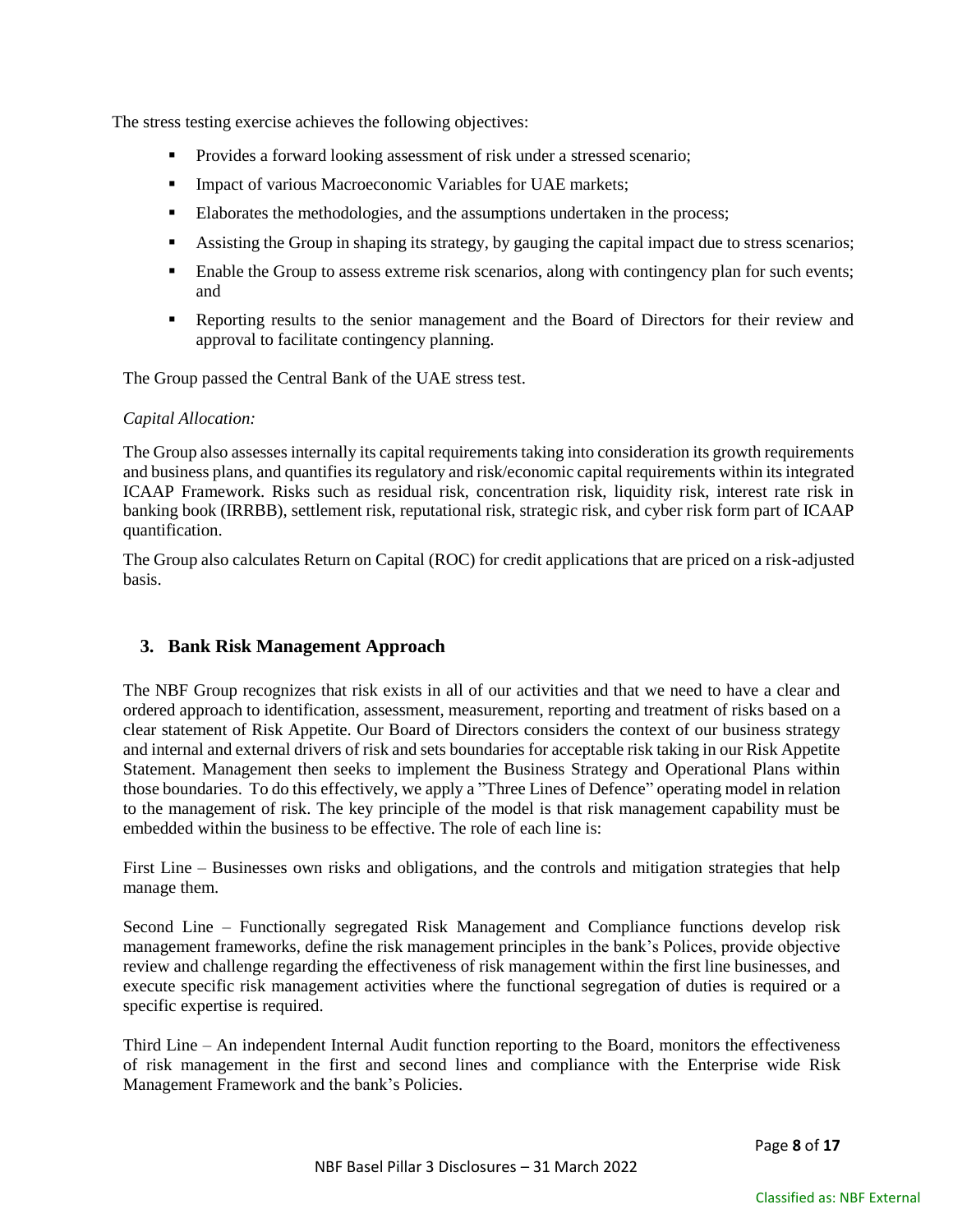We then apply a structured approach to risk measurement and reporting which is assessed against our Risk Appetite and is overseen by specialized risk governance committees to ensure transparency and that any position outside appetite or trending in that direction has appropriate remediation action plans approved and governed to finalization.

Risk governance is key to the successful risk taking. It involves a formal structure used to support riskbased decision making and oversight across all our operations.

The Board has established the Board Risk Committee, to assist it in carrying out its responsibilities that are set out in its Charter. It receives regular reporting from management and it provides guidance to management where required as well as consideration and approval of specific matters referred to it.

Management has a number management committees focused on our Material Risk classes or categories comprised of Business, Risk Management and Internal Audit members and invitees that are tasked with decision making and oversight of remediation where required.

Our Material Risks are defined as:

#### *Credit Risk*

Credit Risk is defined within NBF as: The risk of loss arising from the non-performance by a customer, client or counterparty in any of its financial obligations towards NBF. The definition of Credit Risk includes country risk, concentration risk and related party risks.

NBF's detailed policies in respect of Credit Risk are set out in the NBF Credit Risk Management Framework ("CRMF") and supporting policies.

#### **Treasury Risk**

The risk of loss arising from activities undertaken in, or impacted by, financial markets generally. This includes both Market Price Risk as well as ancillary risk such as Liquidity, Funding (liability) and Interest Rate Risk in the Banking Book.

NBF's detailed policies in respect of Treasury Risk are set out in the NBF Group Market Risk Management Policy and Liquidity Risk Management Policy as well as the Treasury Risk Process Guidance.

#### **Operational Risk**

The risk of loss resulting from inadequate or failed internal processes, people and systems or from external events. This definition includes legal risk, but excludes strategic and reputation risk".

NBF's detailed policies in respect of Operational Risk are set out in the NBF Operational Risk Management Framework (ORMF). The ORMF aggregates the following additional elements of risks:

- Information Technology Risk
- Disaster Recovery and Business Continuity Management
- Human Resources/Personnel Risk
- Processing Risks
- Insurance Risk and
- Risks in new Businesses, products & systems.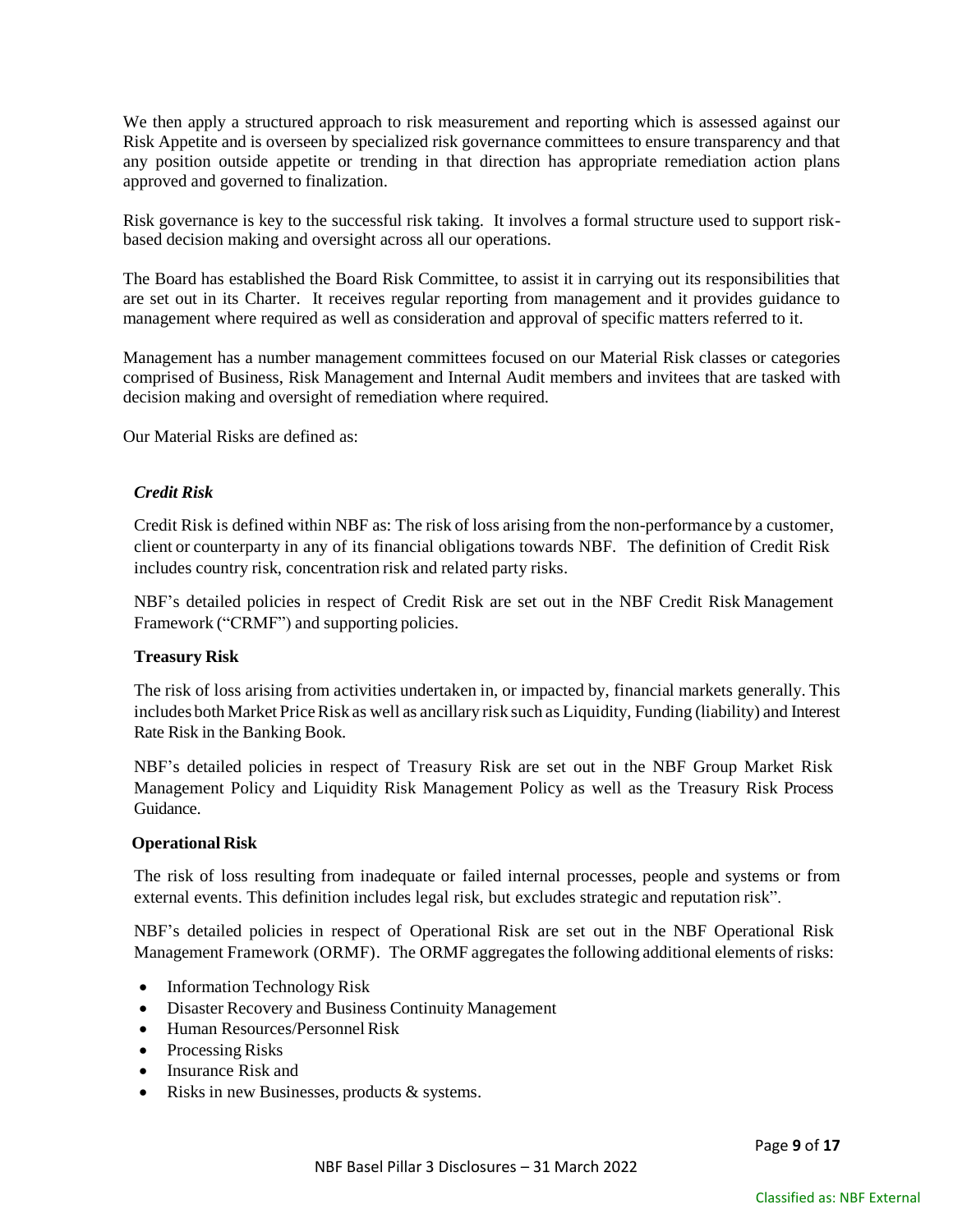#### **Regulatory Compliance Risk**

The risk of losses, fines or penalties resulting from the failure of individuals, or of the organization to comply with legislation or regulation.

NBF's policies in respect of compliance risk are set out in the Bank's Compliance Policy. AML/CTF Risks are documented in the Bank's AML Policy, Sanctions Policy and supporting processes.

#### **Information Security Risk**

The potential that a given threat will exploit vulnerabilities of an asset or group of assets and thereby cause harm to the organization.

NBF's Information Security Risk Management Framework (ISRMF) will ensure that information security risks in the entity are identified, assessed, and evaluated, and that these risks are treated in accordance with the information security requirements and business objectives of the NBF.

NBF's detailed policies in respect to Information Security is defined in the Information Security Management System (ISMS) Framework. This ensures:

- NBF's Information resources in whatever form they exist both electronic and non-electronic are appropriately protected from compromise of their confidentiality, integrity and availability.
- Controls and protection requirements are accomplished in a manner consistent with the business and work flow requirements of NBF ISRMF and ISMS supports the general concepts specified in National Electronic Security Authority (NESA), National Cyber Risk Management Framework (NCRMF) and ISO/IEC 27001 and is designed to assist the satisfactory implementation of information security controls at NBF.

# **Shari'ah Compliance Risk**

Whilst considered and reported as part of the overall Operational Risk Management Framework for capital purposes, Shari'ah Compliance has such significance that it has its own Framework, Governance processes and Assurance. We have an Internal Shari'ah Supervision Committee to provide guidance on and approval for matters pertaining to Islamic Shari'ah.

# **Country and Transfer Risk**

Country Risk is defined as the risk of loss resulting from events in a foreign country, which may include changes in economic, social, political or regulatory conditions that affect obligors in that country and, potentially, obligations denominated in that country's currency.

Transfer Risk is defined as the risk that a borrower will not be able to convert local currency into foreign exchange and so be unable to make debt service payments in that foreign currency.

NBF is always committed to the implementation of best practices and governance standards.

The Board of Directors has overall responsibility for the establishment and oversight of enterprise risk management framework. The Board sets the overall risk appetite and strategy in consultation with the senior management and approves all principal governance committee charters, policies and guidelines to manage the above mentioned risks. The Board has established committees, as detailed in the Corporate Governance Report, to enhance the oversight mechanism to carry out its responsibilities effectively.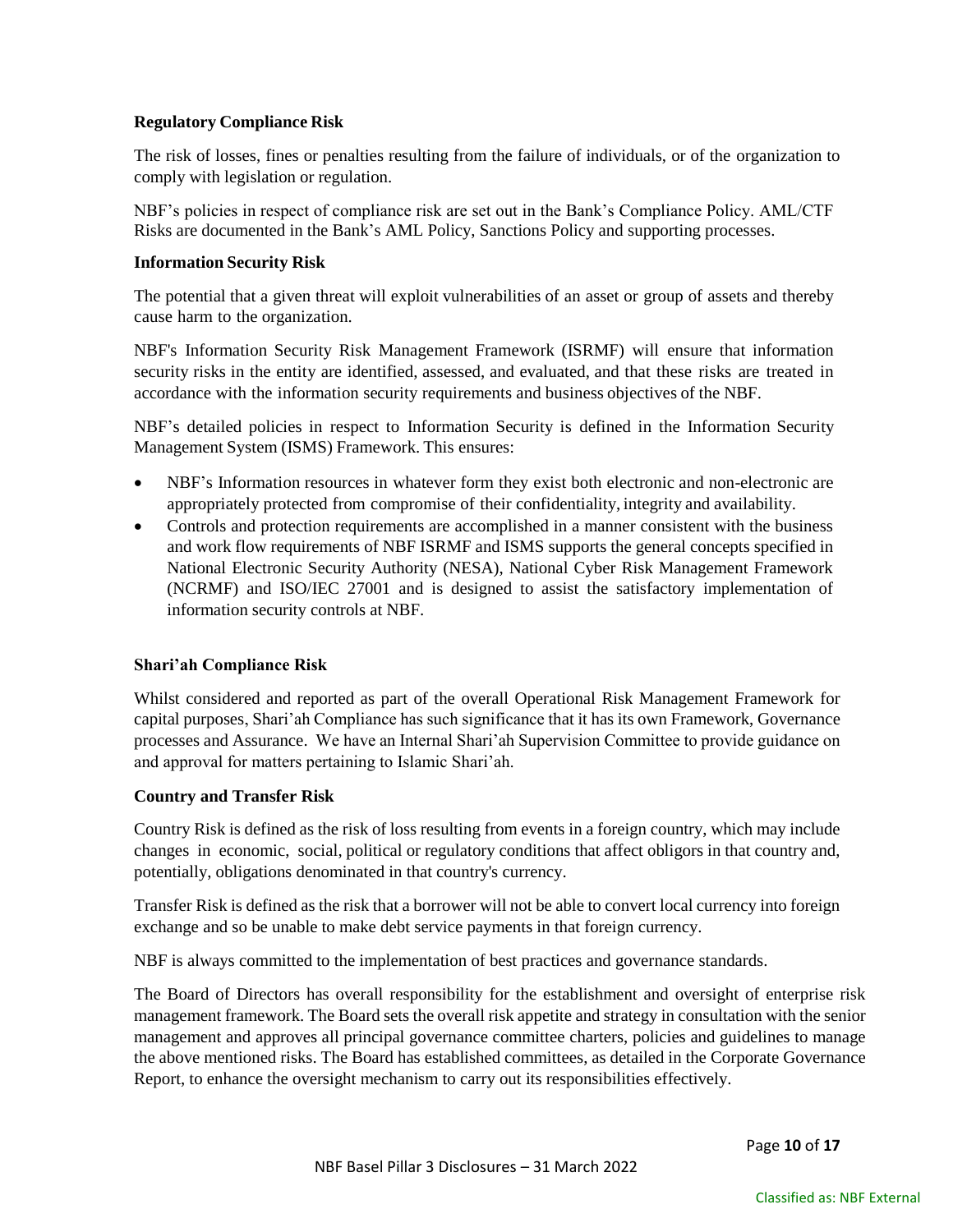#### *Risk Appetite, Enterprise-wide Risk Management and the Internal Control Framework*:

Risk Appetite is the degree of risk that it is prepared to accept in pursuit of its strategic objectives and strategic plan, giving considerations to the Bank's various stakeholders, including depositors, shareholders and other relevant parties. The Risk Appetite Statement (RAS) intends to document the Bank's willingness to undertake risk to achieve its strategic plan objectives. The RAS is used as the primary guiding document in the execution of the business strategy and therefore all strategic decisions are also considered in context of the defined RAS.

The RAS is a Board approved articulation of the aggregate level and types of risk that the Bank will accept or avoid in order to achieve its business objective. For each material risk, the Board has defined the maximum level of risk that the Bank is willing to operate within.

The Board sets the risk appetite, policies and has approved the Enterprise-wide Risk Management and Internal Control Framework. The Bank follows a three lines of defense structure, as explained above, with management control being the first, independent risk management oversight being the second and an independent audit assurance being the third. The principal responsibility for the execution and implementation of policies and procedures and internal controls rests with respective functions and departments in accordance with the approved framework. An independent Risk Management function carries out the oversight through independent review and approval of procedures, spot checks to assess adequacy of internal controls and meeting of compliance requirements, operational risk management, credit portfolio risk review and middle office activities for market and liquidity risks. An independent internal and external audit process provides an independent assurance to the Board.

The role of the Internal Audit Function within the Group is to provide independent and objective assurance that the process for identifying, evaluating and managing significant risks faced by the Group is appropriate and effectively applied. In addition, it also provides an independent check on the compliance with laws and regulations and measuring compliance with the Group's policies and procedures. Additionally, Internal Audit provides consulting services which are advisory in nature, and are generally performed at the specific request of the Senior Management. It is led by the Head of Internal Audit who reports to the Audit Committee of the Board, with administrative reporting line to the CEO. To perform its role effectively, Internal Audit has organizational independence from management, to enable unrestricted evaluation of management activities and personnel.

NBF has zero tolerance for non-compliance with its Risk Appetite, policies and procedures and strongly promotes a risk based culture across the Bank. The Bank reinforces it through various channels that include communication of Risk Appetite and risk policies annually to all staff for mandatory reading, a compulsory training program and quarterly compliance certification process. The Bank has also established robust operational risk program to report any error or process failure and, regular monitoring of Key Risk Indicators

The Bank has well established mechanism to set and monitor operating limits, with any deviations from risk thresholds captured in the Breach register with clear delegation of authority for approval of remediation at management and board governance committees.

Responses to Risk Profile being outside our Appetite is based on whether there is a breach of a hard limit, warning limit or target range. These indicators are measured on a daily basis through management information systems and platforms developed by the Bank. Responses to risks that arise in our business will depend on the type and level of the risk. Risks can be Accepted, Avoided, Treated or Transferred.

All risks within appetite are deemed to be accepted. Risks outside our appetite require decision making.

Page **11** of **17**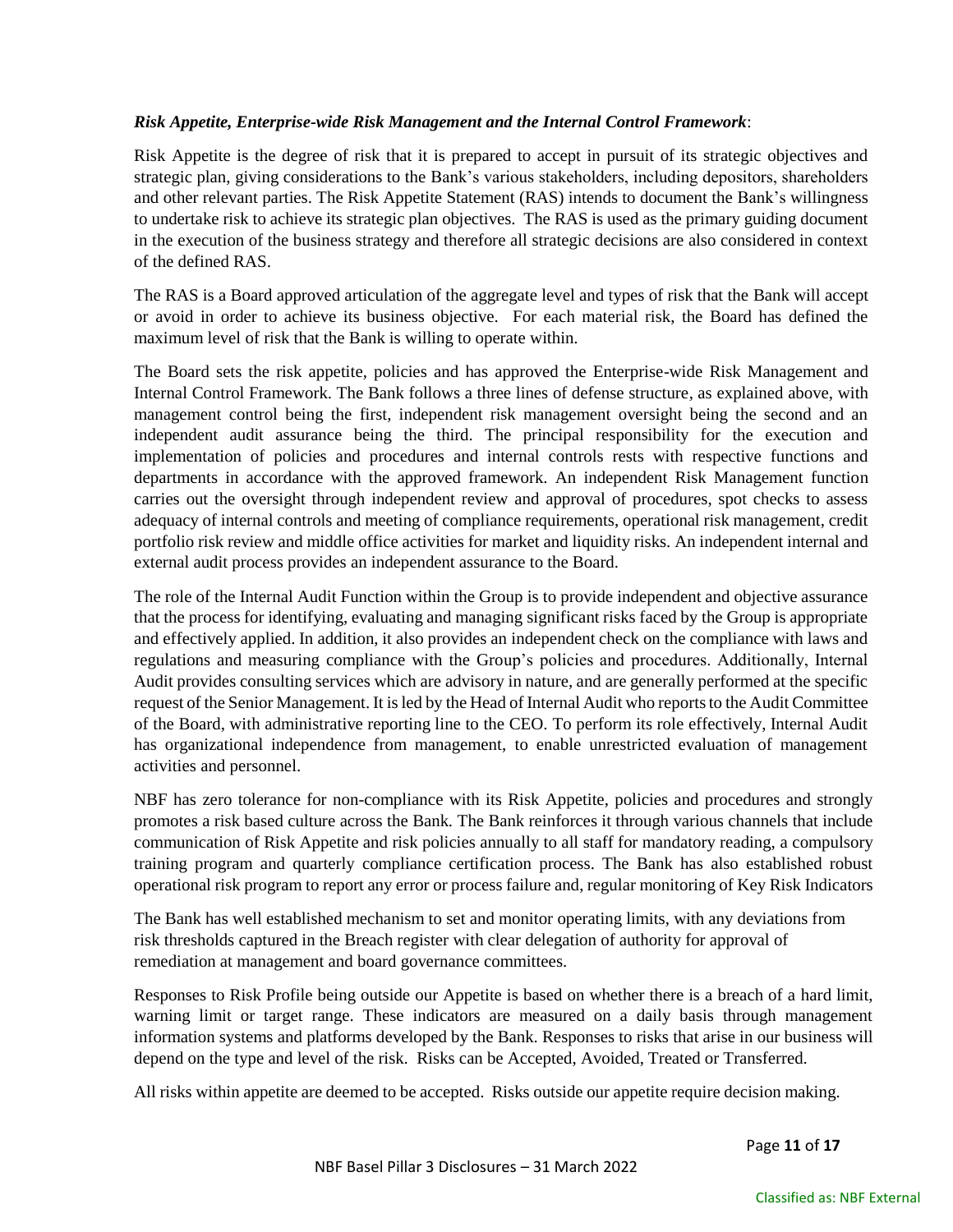Our Risk Governance Structure is set out below:



The Board Risk Committee and Management Risk Committee consider and govern all risk types across the Bank. Other committees are accountable for oversight of the following risks in consideration of the requirements of the named policies.

| <b>Committee</b>                       | <b>Risks</b>                      | <b>Policies</b>                                  |
|----------------------------------------|-----------------------------------|--------------------------------------------------|
| <b>Central Credit Committee</b>        | <b>Credit Risk</b>                | Credit Risk Management Framework                 |
|                                        | Country and Transfer Risk         | <b>Credit Policy</b>                             |
|                                        |                                   | <b>Credit Underwriting Guidelines</b>            |
|                                        |                                   | Delegated Authorities for Lending                |
|                                        |                                   | <b>Classification and Provisioning Policy</b>    |
| <b>Operational Risk Committee</b>      | <b>Operational Risks</b>          | <b>Operational Risk Management Framework</b>     |
|                                        |                                   | <b>Operational Risk Policy</b>                   |
|                                        |                                   | <b>Business Continuity and Disaster Recovery</b> |
|                                        |                                   | Policy                                           |
|                                        |                                   | Crisis Management Policy                         |
|                                        |                                   | <b>Outsourcing Policy</b>                        |
|                                        |                                   | <b>Reputational Risk Framework</b>               |
|                                        |                                   | <b>Fraud Risk Framework</b>                      |
|                                        |                                   | <b>Information Security Risk Management</b>      |
|                                        |                                   | Framework                                        |
|                                        |                                   | <b>Insurance Risk Policy</b>                     |
|                                        |                                   | Legal Risk Policy                                |
| Asset and Liability Committee          | <b>Funding Risk</b>               | <b>Liquidity Risk Policy</b>                     |
|                                        | <b>Liquidity Risk</b>             | Market Risk Policy                               |
|                                        | Capital Adequacy                  | <b>Treasury Risk Process Guidelines</b>          |
|                                        | <b>Market Risk</b>                |                                                  |
| Shari'ah Governance Committee          | Shari'ah Compliance Risk          | Shari'ah Governance Framework                    |
|                                        |                                   |                                                  |
| <b>Information Security Governance</b> | <b>Technology Risk</b>            | <b>ISMRF</b>                                     |
| Committee                              |                                   | <b>ISMS</b>                                      |
| Compliance Committee                   | <b>Regulatory Compliance Risk</b> | <b>Compliance Policy</b>                         |
|                                        | <b>AML/CTF Risk</b>               | <b>AML Policy</b>                                |
|                                        | <b>Sanctions Risk</b>             | <b>Sanctions Policy</b>                          |
| <b>Product Committee</b>               | <b>Operational Risk</b>           | Product Development and Management               |
|                                        | <b>Strategic Risk</b>             | Policy                                           |
|                                        | Legal Risk                        |                                                  |
|                                        | Compliance Risk                   |                                                  |
| <b>Investment Committee</b>            | <b>Investment Risk</b>            | <b>Investment Risk Policy</b>                    |
|                                        | <b>Market Risk</b>                | <b>Market Risk Policy</b>                        |

#### **Stress Testing**

Stress testing is an important aspect of our challenge and validation activities within the Second Line of Defence. It allows us to model critical metrics after application of a range of extreme but plausible stress scenarios on Capital Adequacy, Liquidity and Funding.

Page **12** of **17**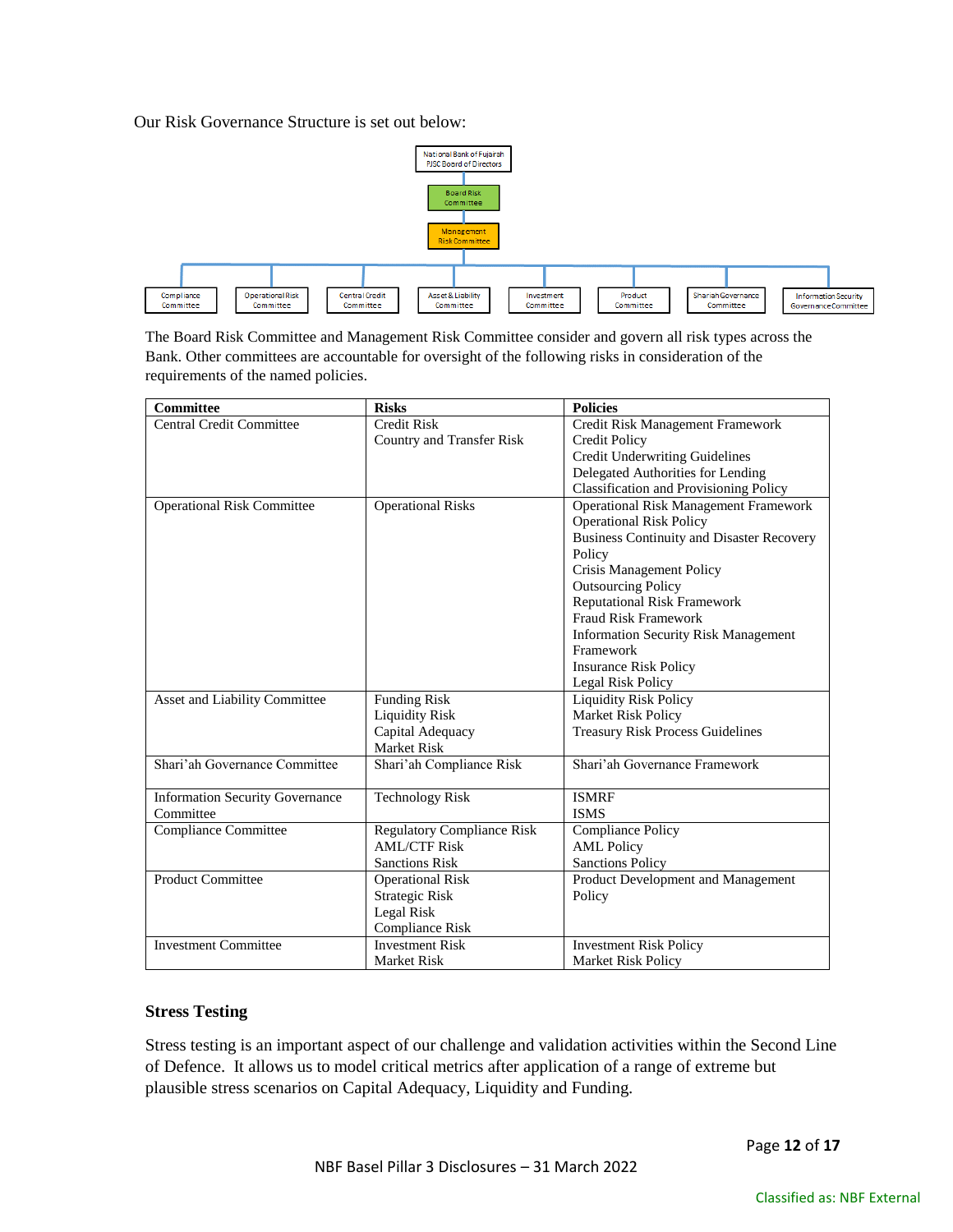We conduct a major Econometric Stress test each year using the stress scenarios set by our regulator which is approved by the Board of Directors and is reported to the Central Bank of the UAE.

In addition, we apply set internally determined stress scenarios on our Capital, Funding and Liquidity on a monthly basis and these metrics have visibility in ALCO, Management Risk Committee and Board Risk Committee.

# <span id="page-12-0"></span>**4. Table OV1: Overview of RWA**

|                                                                      | $\mathbf{a}$             | $\mathbf b$ | $\mathbf c$ |
|----------------------------------------------------------------------|--------------------------|-------------|-------------|
|                                                                      |                          | <b>RWA</b>  |             |
|                                                                      | T                        | $T-1$       | T           |
| Credit risk (excluding counterparty credit risk)                     | 29,076,793               | 27,551,478  |             |
| Of which: standardised approach (SA)                                 | 29,076,793               | 27,551,478  | 3,053,063   |
| Of which: foundation internal ratings-based (F-IRB) approach         | $\sim$                   |             |             |
| Of which: supervisory slotting approach                              | $\sim$                   |             |             |
| Of which: advanced internal ratings-based (A-IRB) approach           |                          |             |             |
| Counterparty credit risk (CCR)                                       |                          |             |             |
| Of which: standardised approach for counterparty credit risk         |                          |             |             |
| Of which: Internal Model Method (IMM)                                | $\overline{\phantom{a}}$ |             |             |
| Of which: other CCR                                                  |                          |             |             |
| Credit valuation adjustment (CVA)                                    | $\sim$                   |             |             |
| Equity positions under the simple risk weight approach               | $\overline{\phantom{a}}$ |             |             |
| Equity investments in funds - look-through approach                  |                          |             |             |
| Equity investments in funds - mandate-based approach                 | 10,617                   | 37,790      | 1,115       |
| Equity investments in funds - fall-back approach                     | $\overline{a}$           |             |             |
| Settlement risk                                                      | $\blacksquare$           |             |             |
| Securitisation exposures in the banking book                         | $\sim$                   |             |             |
| Of which: securitisation internal ratings-based approach (SEC-IRBA)  | $\overline{\phantom{a}}$ |             |             |
| Of which: securitisation external ratings-based approach (SEC-ERBA)  | $\sim$                   |             |             |
| Of which: securitisation standardised approach (SEC-SA)              | $\overline{a}$           |             |             |
| Market risk                                                          | 38,553                   | 41,299      |             |
| Of which: standardised approach (SA)                                 | 38,553                   | 41,299      | 4,048       |
| Of which: internal models approach (IMA)                             |                          |             |             |
| Operational risk                                                     | 2,850,595                | 2,850,595   | 299,312     |
| Amounts below thresholds for deduction (subject to 250% risk weight) |                          |             |             |
| Floor adjustment                                                     |                          |             |             |
| Total $(1+6+10+11+12+13+14+15+16+20+23)$                             | 31.976.558               | 30.481.161  |             |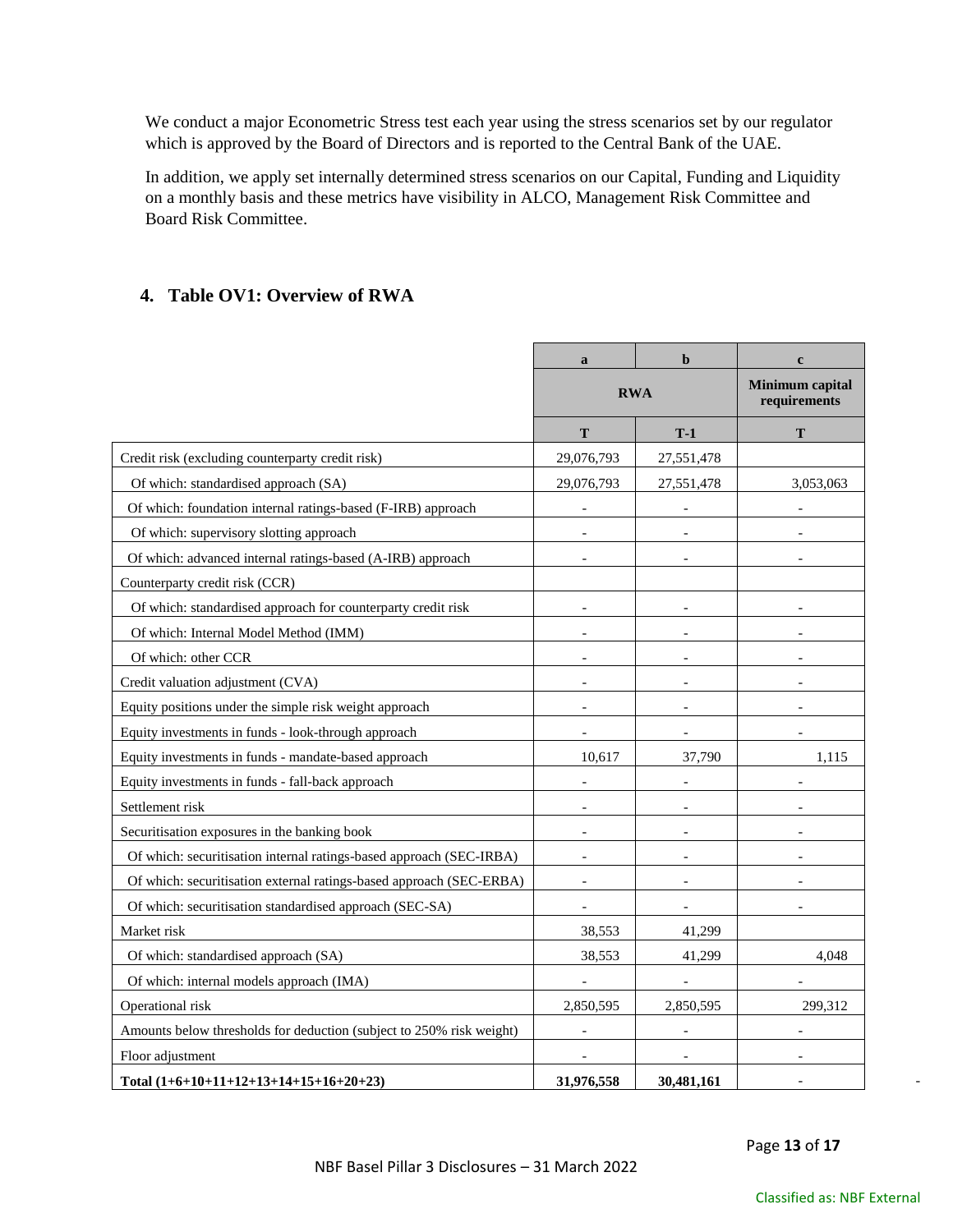NBF is principally exposed to credit risk which represent almost 90 per cent of the Bank's Risk Weighted Assets followed by operational risk which accounts for around 9% of Risk Weighted Assets. The Bank has a relatively small market risk exposure as reflected in its risk weighted assets.

# <span id="page-13-0"></span>**5. Table LR1: Summary comparison of accounting assets vs leverage ratio exposure**

|                |                                                                                                                                                                                        | $\mathbf{a}$ |
|----------------|----------------------------------------------------------------------------------------------------------------------------------------------------------------------------------------|--------------|
|                | Total consolidated assets as per published financial statements                                                                                                                        | 42,616,277   |
| $\overline{c}$ | Adjustments for investments in banking, financial, insurance or commercial entities that are<br>consolidated for accounting purposes but outside the scope of regulatory consolidation |              |
| 3              | Adjustment for securitised exposures that meet the operational requirements for the<br>recognition of risk transference                                                                |              |
| 4              | Adjustments for temporary exemption of central bank reserves (if applicable)                                                                                                           |              |
| 5              | Adjustment for fiduciary assets recognised on the balance sheet pursuant to the operative<br>accounting framework but excluded from the leverage ratio exposure measure                |              |
| 6              | Adjustments for regular-way purchases and sales of financial assets subject to trade date<br>accounting                                                                                |              |
| 7              | Adjustments for eligible cash pooling transactions                                                                                                                                     |              |
| 8              | Adjustments for derivative financial instruments                                                                                                                                       |              |
| 9              | Adjustment for securities financing transactions (ie repos and similar secured lending)                                                                                                |              |
| 10             | Adjustments for off-balance sheet items (ie conversion to credit equivalent amounts of off-<br>balance sheet exposures)                                                                |              |
| 11             | Adjustments for prudent valuation adjustments and specific and general provisions which<br>have reduced Tier 1 capital                                                                 |              |
| 12             | Other adjustments                                                                                                                                                                      |              |
| 13             | Leverage ratio exposure measure                                                                                                                                                        | 42,616,277   |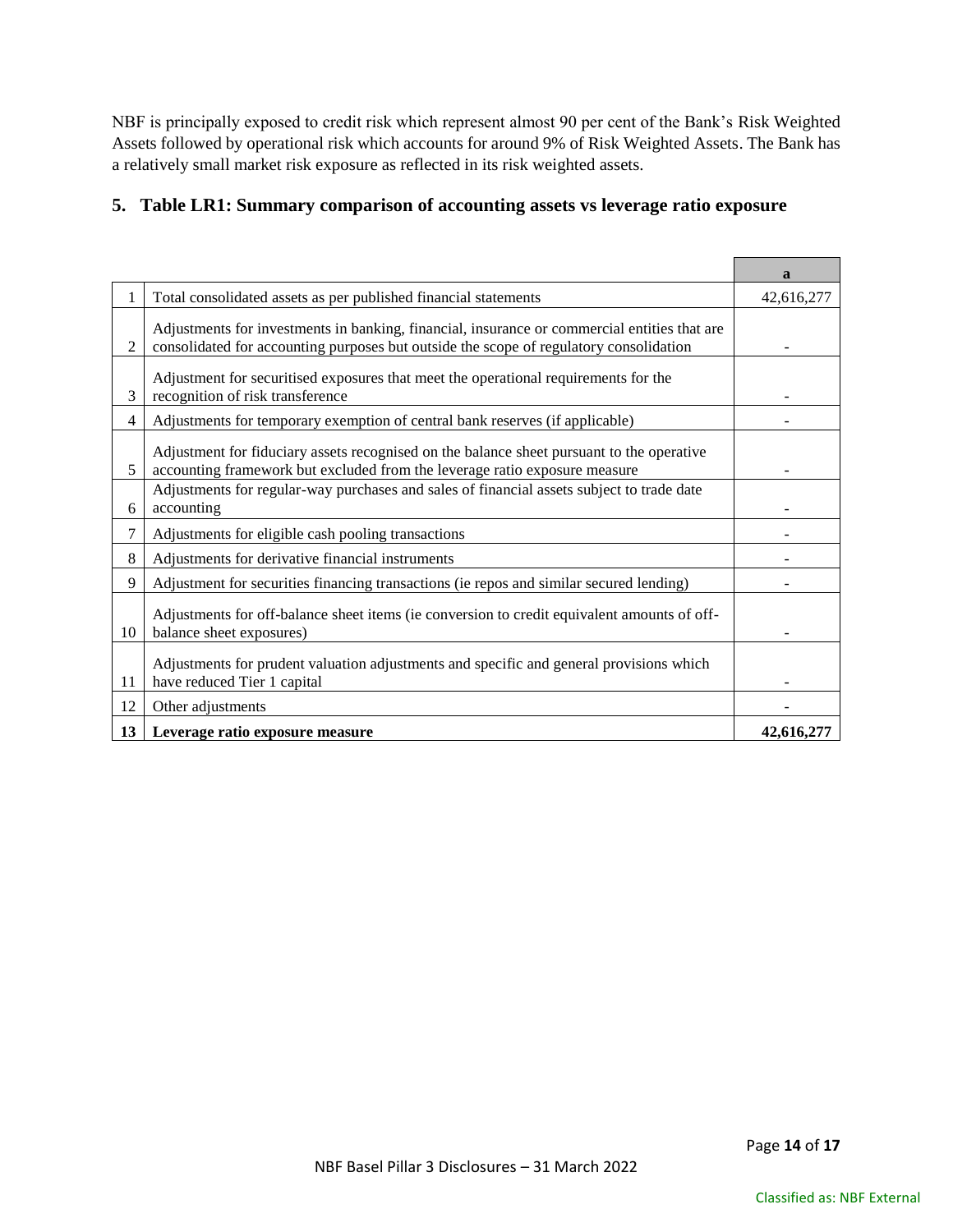# <span id="page-14-0"></span>**6. Table LR2: Leverage ratio common disclosure template**

|                |                                                                                                                                                         | a                        | b                        |
|----------------|---------------------------------------------------------------------------------------------------------------------------------------------------------|--------------------------|--------------------------|
|                |                                                                                                                                                         | T                        | $T-1$                    |
|                | On-balance sheet exposures                                                                                                                              |                          |                          |
| 1              | On-balance sheet exposures (excluding derivatives and securities financing<br>transactions (SFTs), but including collateral)                            | 42,616,277               | 42,945,548               |
| $\overline{c}$ | Gross-up for derivatives collateral provided where deducted from balance sheet<br>assets pursuant to the operative accounting framework                 |                          |                          |
| 3              | (Deductions of receivable assets for cash variation margin provided in<br>derivatives transactions)                                                     |                          |                          |
| $\overline{4}$ | (Adjustment for securities received under securities financing transactions that<br>are recognised as an asset)                                         |                          |                          |
| 5              | (Specific and general provisions associated with on-balance sheet exposures<br>that are deducted from Tier 1 capital)                                   |                          |                          |
| 6              | (Asset amounts deducted in determining Tier 1 capital)                                                                                                  |                          |                          |
| 7              | Total on-balance sheet exposures (excluding derivatives and SFTs) (sum of<br>rows 1 to $6$                                                              | 42,616,277               | 42,945,548               |
|                | <b>Derivative exposures</b>                                                                                                                             |                          |                          |
| 8              | Replacement cost associated with all derivatives transactions (where applicable<br>net of eligible cash variation margin and/or with bilateral netting) | 191.026                  | 178,917                  |
| 9              | Add-on amounts for PFE associated with all derivatives transactions                                                                                     | 483,148                  | 350,458                  |
| 10             | (Exempted CCP leg of client-cleared trade exposures)                                                                                                    |                          |                          |
| 11             | Adjusted effective notional amount of written credit derivatives<br>(Adjusted effective notional offsets and add-on deductions for written credit       |                          |                          |
| 12             | derivatives)                                                                                                                                            |                          |                          |
| 13             | Total derivative exposures (sum of rows 8 to 12)                                                                                                        | 943,843                  | 741,125                  |
| 14             | <b>Securities financing transactions</b><br>Gross SFT assets (with no recognition of netting), after adjusting for sale<br>accounting transactions      |                          |                          |
| 15             | (Netted amounts of cash payables and cash receivables of gross SFT assets)                                                                              |                          |                          |
| 16             | CCR exposure for SFT assets                                                                                                                             | $\overline{\phantom{a}}$ | $\overline{\phantom{a}}$ |
| 17             | Agent transaction exposures                                                                                                                             |                          |                          |
| 18             | Total securities financing transaction exposures (sum of rows 14 to 17)                                                                                 |                          |                          |
|                | Other off-balance sheet exposures                                                                                                                       |                          |                          |
| 19             | Off-balance sheet exposure at gross notional amount                                                                                                     | 7,923,457                | 8,060,646                |
| 20             | (Adjustments for conversion to credit equivalent amounts)                                                                                               |                          |                          |
| 21             | (Specific and general provisions associated with off-balance sheet exposures<br>deducted in determining Tier 1 capital)                                 |                          |                          |
| 22             | Off-balance sheet items (sum of rows 19 to 21)                                                                                                          | 7,923,457                | 8,060,646                |
|                | <b>Capital and total exposures</b>                                                                                                                      |                          |                          |
| 23             | <b>Tier 1 capital</b>                                                                                                                                   | 5,606,110                | 5,480,504<br>DoseAFA7    |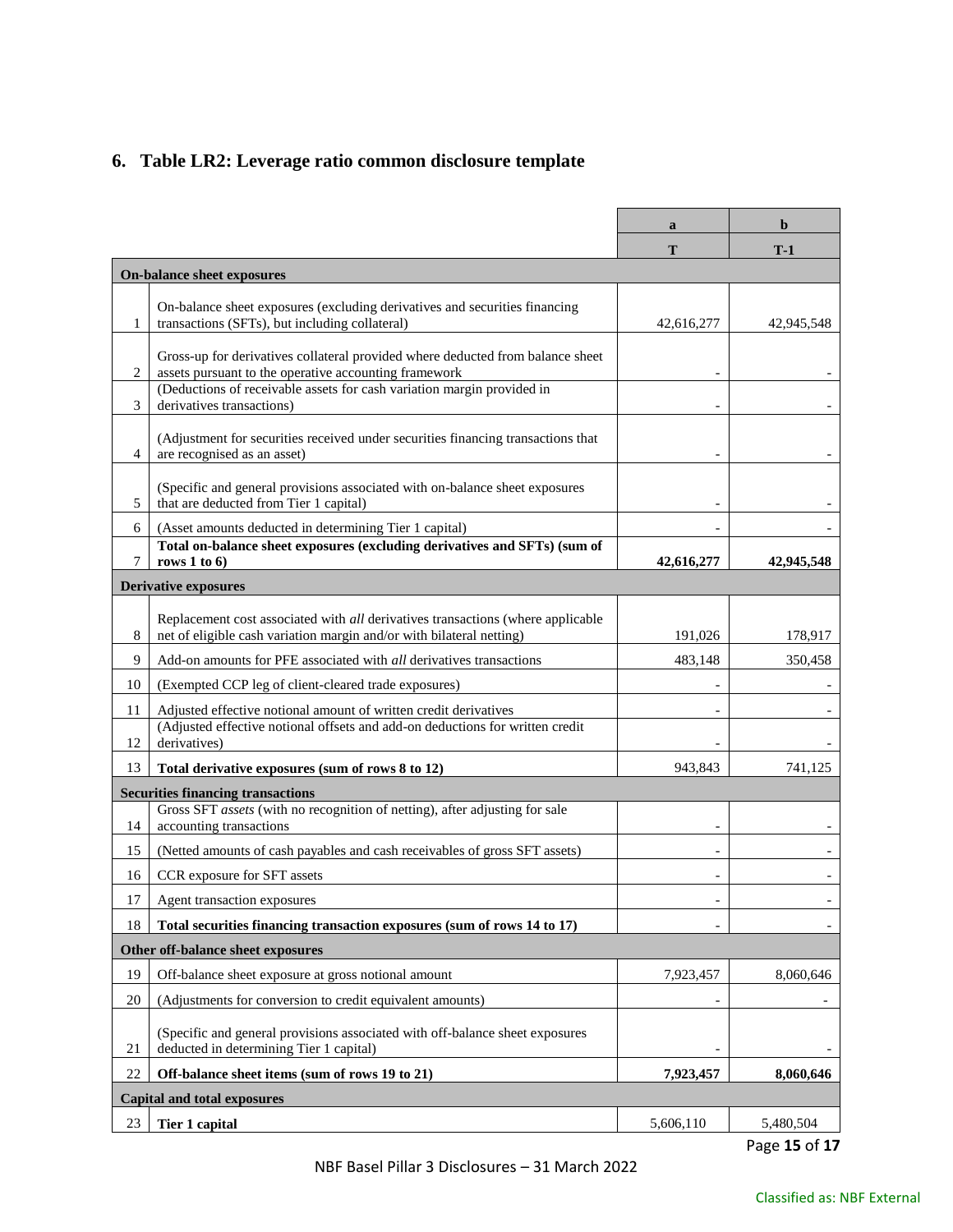| 24  | Total exposures (sum of rows 7, 13, 18 and 22)                                                          | 51,483,578 | 51,747,319 |
|-----|---------------------------------------------------------------------------------------------------------|------------|------------|
|     | Leverage ratio                                                                                          |            | T-1        |
|     | Leverage ratio (including the impact of any applicable temporary                                        |            |            |
| 25  | exemption of central bank reserves)                                                                     | 11%        | 11%        |
| 25a | Leverage ratio (excluding the impact of any applicable temporary exemption of<br>central bank reserves) | 11%        | 11%        |
| 26  | CBUAE minimum leverage ratio requirement                                                                | 3%         | 3%         |
|     | Applicable leverage buffers                                                                             | 8%         | 8%         |

The increase in on balance sheet exposure is mainly due to increase in the Sovereign, corporate loans and claims secured by residential property exposures of the Bank. It is evident from the ratio NBF stands well above regulatory minima.

# <span id="page-15-0"></span>**7. Eligible Liquid Assets Ratio**

| $\mathbf{1}$ | <b>High Quality Liquid Assets</b>                                                             | <b>Nominal amount</b> | <b>Eligible Liquid Asset</b> |
|--------------|-----------------------------------------------------------------------------------------------|-----------------------|------------------------------|
| 1.1          | Physical cash in hand at the bank $+$ balances with the CBUAE<br>6,226,245                    |                       |                              |
| 1.2          | UAE Federal Government Bonds and Sukuks                                                       | $\Omega$              |                              |
|              | Sub Total $(1.1 \text{ to } 1.2)$                                                             | 6,226,245             | 6,226,245                    |
| 1.3          | UAE local governments publicly traded debt securities                                         | 303,834               |                              |
| 1.4          | UAE Public sector publicly traded debt securities                                             | 127,777               |                              |
|              | Sub total $(1.3 \text{ to } 1.4)$                                                             | 431,611               | 431,611                      |
| 1.5          | Foreign Sovereign debt instruments or instruments issued by<br>their respective central banks | 376,449               | 376,449                      |
| 1.6          | <b>Total</b>                                                                                  | 7,034,305             | 7,034,305                    |
| $\mathbf{2}$ | <b>Total liabilities</b>                                                                      |                       | 36,834,848                   |
| 3            | Eligible Liquid Assets Ratio (ELAR)                                                           |                       | 19.10%                       |

# <span id="page-15-1"></span>**8. Advances to Stables Resource Ratio**

|     | <b>Items</b>                                                                          | Amount       |
|-----|---------------------------------------------------------------------------------------|--------------|
|     | <b>Computation of Advances</b>                                                        |              |
| 1.1 | Net Lending (gross loans - specific and collective provisions + interest in suspense) | 26, 243, 346 |
| 1.2 | Lending to non-banking financial institutions                                         | 501.868      |
| 1.3 | Net Financial Guarantees & Stand-by LC (issued - received)                            | 758,359      |
| 1.4 | <b>Interbank Placements</b>                                                           | 596,960      |
| 1.5 | <b>Total Advances</b>                                                                 | 28,100,533   |
|     | <b>Calculation of Net Stable Ressources</b>                                           |              |

Page **16** of **17**

NBF Basel Pillar 3 Disclosures – 31 March 2022